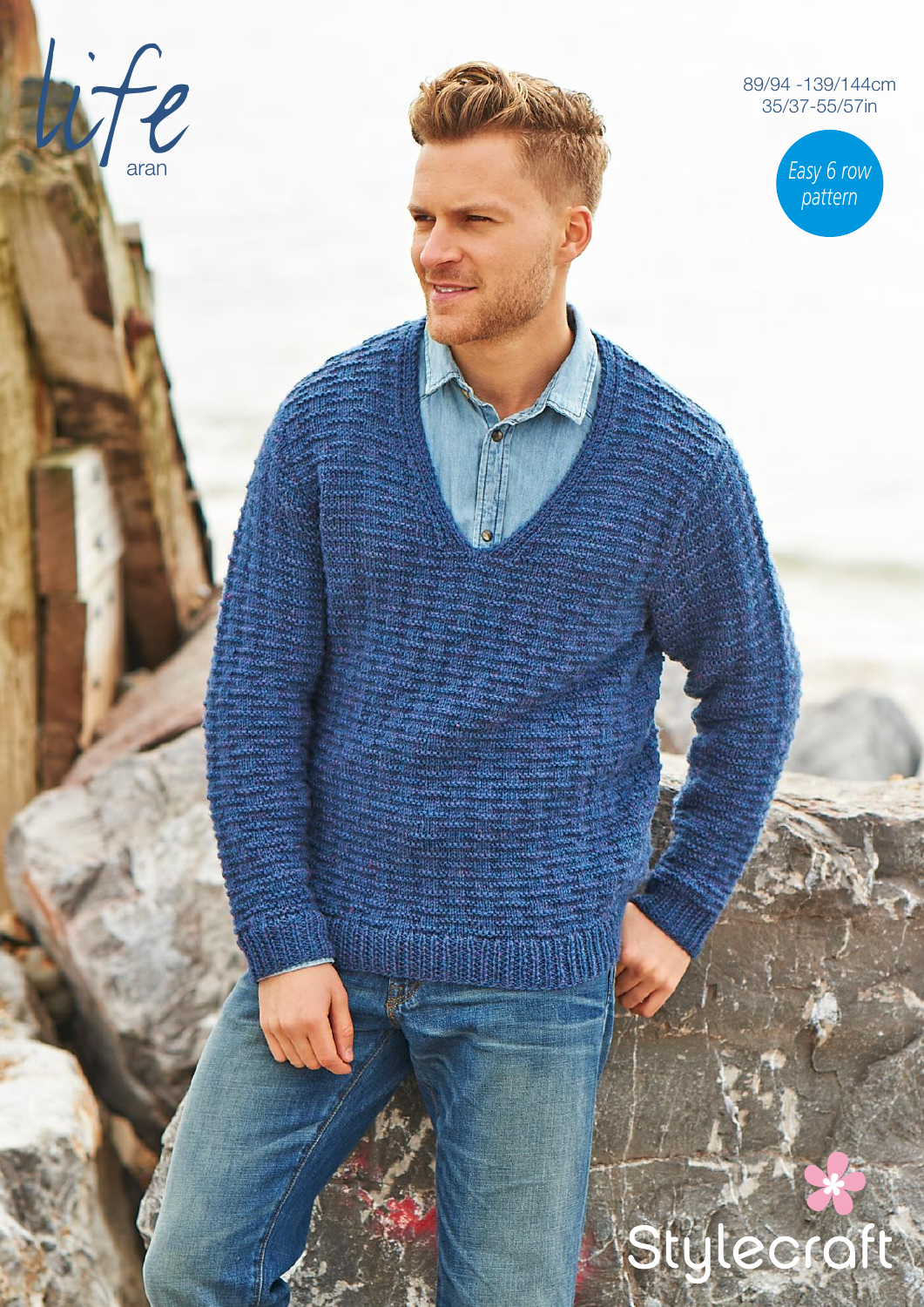### **Men's Vee Neck Sweater in Life Aran**

#### **MEASUREMENTS**

| <b>To Fit Chest/Bust</b>  | cm<br>in | 89-94<br>35-37  | 99-104<br>$39 - 41$ | 43-45           | 47-49           | 109-114 119-124 129-134 139-144<br>$51 - 53$ | 55-57           |
|---------------------------|----------|-----------------|---------------------|-----------------|-----------------|----------------------------------------------|-----------------|
| <b>Actual Measurement</b> | cm       | 98              | 108                 | 118             | 129             | 140                                          | 150             |
|                           | in       | $38\frac{1}{2}$ | $42\frac{1}{2}$     | $46\frac{3}{4}$ | 51              | $55\frac{1}{4}$                              | 59 1/4          |
| <b>Full Length</b>        | cm       | 66              | 68                  | 69              | 70              | 72                                           | 73              |
|                           | in       | 26              | $26\frac{3}{4}$     | 27              | $27\frac{1}{2}$ | $28\frac{1}{2}$                              | $28\frac{3}{4}$ |
| <b>Sleeve Length</b>      | cm       | 46              | 46                  | 47              | 47              | 48                                           | 48              |
|                           | in       | 18              | 18                  | $18\frac{1}{2}$ | $18\frac{1}{2}$ | 19                                           | 19              |

## **YOU WILL NEED**

| <b>Vee Neck Sweater</b><br>Life Aran 100g balls |                | 6 |  |  |  |
|-------------------------------------------------|----------------|---|--|--|--|
| <b>Colour used</b>                              | Blue Haze 2346 |   |  |  |  |

1 pair 4mm (UK 8 – USA 6) needles and 1 pair 5mm (UK 6 – USA 8) needles. Stitch holders.

**Alternative yarns** Special Aran, Special Aran with Wool. If using as alternative yarn, please check the meterage as the amounts needed may vary.

# **ABBREVIATIONS**

| alt alternate            |
|--------------------------|
| beg beginning            |
| $cm$ centimetre(s)       |
| cont continue            |
| <b>dec</b> decrease(ing) |

**foll** following **g** grammes **in** inch(es) **inc** increase(ing) **k** knit

**mm** millimetre(s**) p** purl **patt** pattern **rem** remain(ing) **rep** repeat

**rs** right side **st(s)** stitch(es) **tbl** through back of loop **ws** wrong side

# **SPECIAL ABBREVIATIONS**

**M1** pick up horizontal strand lying between sts and knit in to back of it.

The yarn amounts stated are based on average requirements and are therefore approximate.

**TENSION** 19 sts and 28 rows to 10 cm, 4 in, over pattern on 5 mm needles or the size required to give the correct tension.

#### **It is essential to work to the stated tension to ensure the correct size of garment and you should always knit a tension square.**

If there are less sts and rows to 10cm, 4in, change to finer needles if there are more sts and rows to 10cm, 4in, change to larger needles.

Instructions are given for the first, smallest size. Larger sizes are given in square brackets. Where only one figure is given, this applies to all sizes. Where the figure 0 appears, no stitches, times, or rows are worked for this size.

After casting off, one stitch will remain on the right hand needle which is not included in the instructions that follow.

Although every effort has been made to ensure that instructions are correct, Stylecraft cannot accept any liabilities.

### **Stylecraft cannot accept responsibility for the result of using any other yarn.**

Owing to photography and printing restrictions the colour reproduction is matched as closely as possible to the yarn.

### **Circle the size you wish to make**

# **VEE NECK SWEATER**

## **FRONT**

Using 4 mm needles cast on 87 [97:107:117:127:137] sts. **1st row (rs).** K2, \* p1, k1, rep from \* to last st, k1. **2nd row.** K1, \* p1, k1, rep from \* to end. Rep these 2 rib rows for 6 cm, 2½ in, ending with a rs row. **Inc row.** Rib 9, M1, (rib 14 [16:18:20:22:24], M1) 5 times, rib to end. 93 [103:113:123:133:143] sts Change to 5 mm needles and work in patt as follows:- **1st row (rs).** Knit. 2nd row. Purl. **3rd row.** P5, \* k3, p7, rep from \* to last 8 sts, k3, p5. **4th row. Purl. 5th row.** Knit. **6th row.** P3, \* k7, p3, rep from \* to end. These 6 rows form patt. Cont in patt until work measures 42 cm, 16½ in, from beg, ending with a ws row. Place a marker at centre of last row.

### **Shape Armholes**

Cast off 5 [7:8:10:12:13] sts at beg of next 2 rows. 83 [89:97:103:109:117] sts Dec 1 st at each end of next 3 [5:5:7:7:9] rows. Dec 1 st at each end of every foll alt row to 71 [75:81:85:91:95] sts ending with a rs row.

### **Divide for V Neck**

**Next row (ws). Patt 35** [37:40:42:45:47] sts, slip these sts onto a stitch holder, cast off next st **firmly** (centre st**)**, patt to end. **Next row (dec row).** Patt to last 7 sts, k2tog, k2, p1, k2. **Next row.** (K1, p1) 3 times, patt to end. **Next row.** Patt to last 6 sts, k3, p1, k2. **Next row.** (K1, p1) 3 times, patt to end. These 4 rows form rib neckband. **\*\*\*** Rep the last 4 rows to 27

[28:30:32:34:35] sts, ending with a rs row.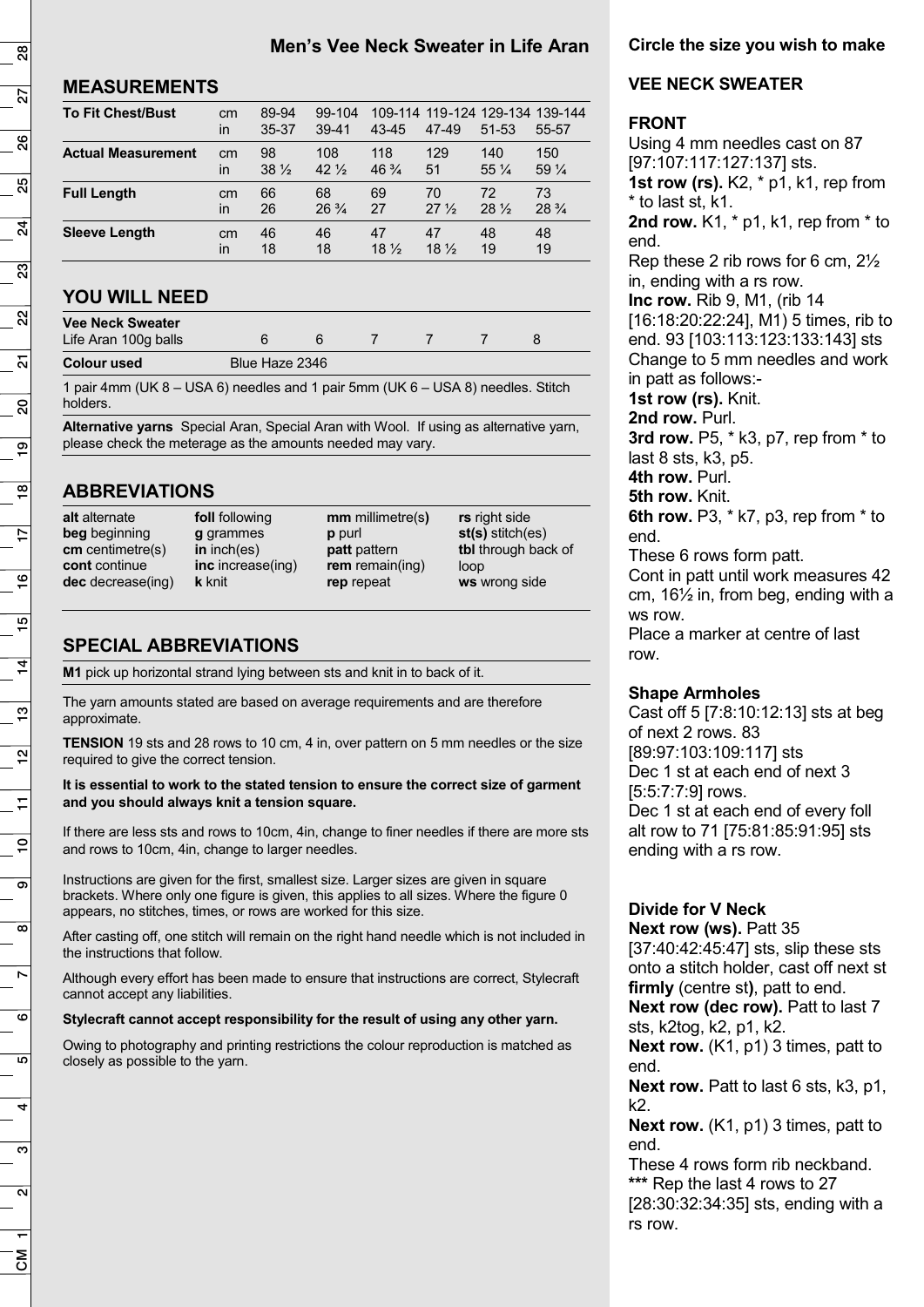**Next row.** (K1, p1) 3 times, patt to end.

**Next row.** Patt to last 6 sts, k3, p1, k2.

Rep the last 2 rows until work measures 21 [23:24:25:27:28] cm, 8¼ [9:9½:9¾:10¾:11] in, from beg of armhole shaping, ending at armhole edge.

#### **Shape Shoulder**

Cast off 5 [6:6:7:7:7] sts at beg of next row and foll 2 alt rows. 12 [10:12:11:13:14] sts Patt 1 row. Cast off 7 [5:7:6:8:9] sts at beg of next row. **\*\*\*\***  Cont in rib on rem 5 sts for 14 [15:17:17:18:18] cm, 5½ [6:6¾:6¾:7:7] in, when slightly stretched. Cast off in rib. With rs facing, rejoin yarn to rem 35 [37:40:42:45:47] sts. **Next row.** K2, p1, k2, k2tog tbl, work to end. **Next row.** Work to last 6 sts, (p1, k1) 3 times. **Next row.** K2, p1, k3, work to end. **Next row.** Work to last 6 sts, (p1, k1) 3 times.

These 4 rows form rib neckband. Work as given for left side of neck from **\*\*\*** to **\*\*\*\***.

Cast off rem 5 sts.

#### **BACK**

Work as given for Front **Without Neck Shaping** until back measures same as Front to beg of shoulder shaping, ending with a ws row.

#### **Shape Shoulders**

Cast off 5 [6:6:7:7:7] sts at beg of next 6 rows, then 7 [5:7:6:8:9] sts at beg of next 2 rows. Cast off rem 27 [29:31:31:33:35] sts.

### **SLEEVES**

Using 4 mm needles cast on 35 [37:37:39:41:43] sts. Work 6 cm, 2½ in, in rib as given for Front, ending with a rs row. **Inc row.** Rib 4 [5:5:5:4:5], M1, (rib 9 [9:9:10:11:11], M1) 3 times, rib to end. 39 [41:41:43:45:47] sts Change to 5 mm needles and work in patt as follows:-

**1st row.** K.

#### **2nd row.** P.

**3rd row.** P3 [4:4:5:6:7], \* k3, p7, rep from \* to last 6 [7:7:8:9:10] sts, k3, p3 [4:4:5:6:7].

#### **4th row.** P.

These 4 rows set the patt. Cont in patt as given for Front, inc 1 st at each end of next and every foll 4th row to 47 [61:69:77:81:95] sts, working extra sts into patt.

Inc 1 st at each end of every foll 6th row to 75 [81:85:89:93:99] sts. Cont in patt without shaping until sleeve measures 46 [46:47:47:48:48] cm, 18 [18:18½:18½:19:19] in, from beg, ending with a ws row.

### **Shape Top**

Cast off 5 [7:8:10:12:13] sts at beg of next 2 rows. 65 [67:69:69:69:73] sts

Patt 0 [0:2:4:6:6] rows without shaping.

Dec 1 st at each end of next row then on every foll alt row to 37 [39:39:39:39:43] sts. Dec 1 st at each end of every row to 27 [29:29:29:29:33] sts. Cast off.

## **TO MAKE UP**

Join shoulder seams. Sew back neck rib edging across cast-off sts of back neck. Join ends of neckband at shoulder. Fold sleeves in half lengthways, then placing sleeve top folds to shoulder seams, sew sleeves into armholes. Join side and sleeve seams. Pin out sweater to the measurement given. Cover with clean, damp tea towels and leave until dry. See ball band for washing and further care instructions.

თ

ಕ

ュ

CΠ

 $\overline{z}$ 

N



P.O. Box 62, Goulbourne Street, Keighley, West Yorkshire, BD21 1PP

www.stylecraft-yarns.co.uk facebook.com/stylecraftyarn www.stylecraftyarn facebook.com/stylecraftyarn

**WARNING – COPYRIGHT:** This publication is protected by the law of copyright and may not be reproduced or copied either by photocopying or in any other way. It is sold on the condition that it is only used for non-commercial purposes. All other rights are expressly reserved by Stylecraft.